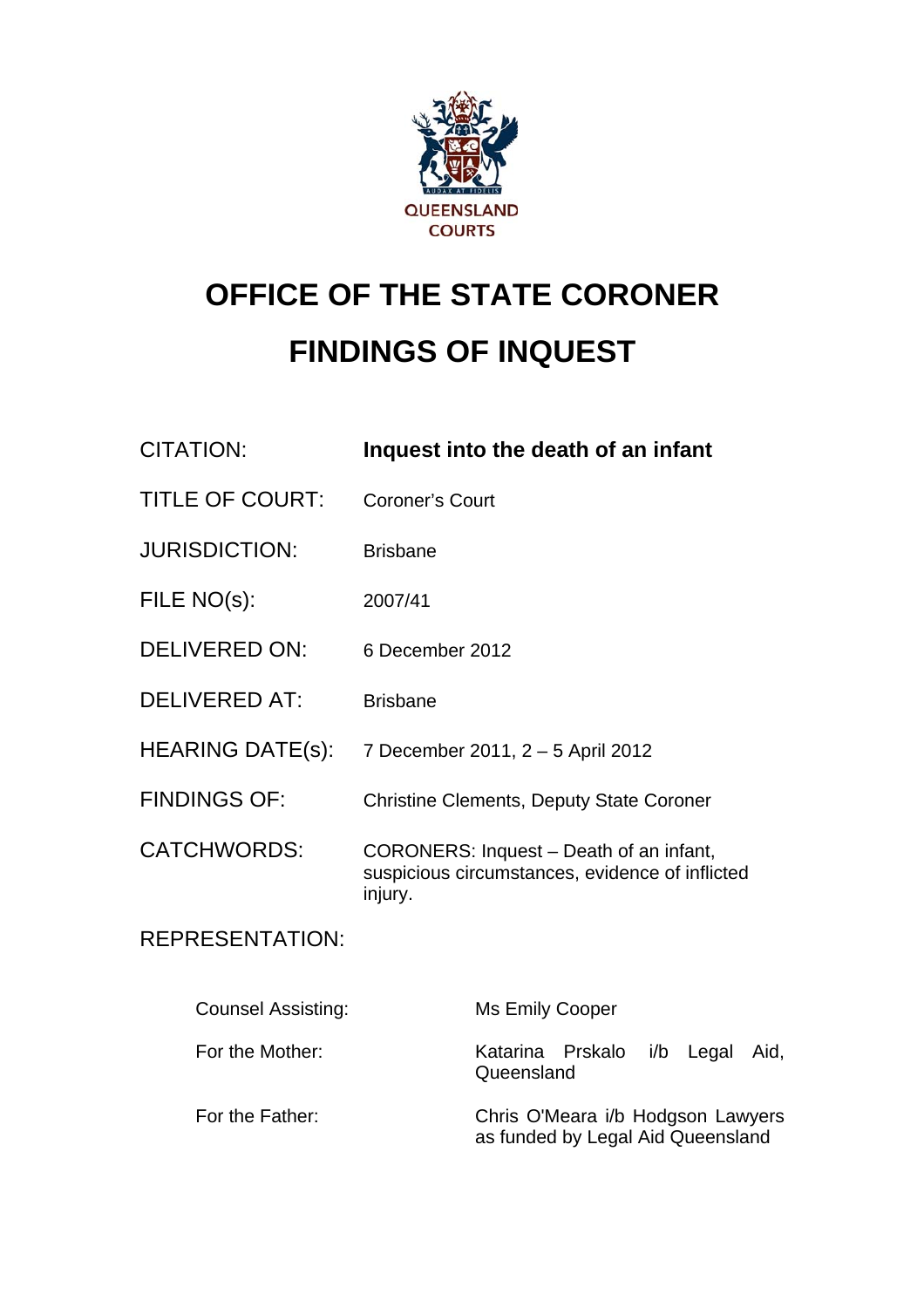# **Introduction**

An infant died at the Mater Children's Hospital, South Brisbane in Queensland in 2007. He was seven weeks of age at the time of his death. His death appeared to be due to traumatic injury and was reported to the coroner. The inquest focused on seeking to establish how and what caused the infant to die.

## **Background**

The child's parents were both 20 years of age when the infant was born. The mother had a two year old child from a previous relationship.

The infant was born prematurely at 37 weeks after an uncomplicated vaginal delivery. The infant faced the expected difficulties of a child born prior to the expected date and spent two weeks in the neonatal unit due to underdeveloped lungs. The infant was discharged home into the care of his parents. Various family members were involved in assisting the young couple with the baby over the next eight day period and there were no concerns.

In the early weeks of the infant's life his parents were concerned about the infant's breathing. The lips appeared to be blue and the eyes were rolling back. They took the infant to the Emergency Department of the Royal Children's Hospital where he was admitted for observation. The infant was cared for by a paediatrician, Dr Nigel Dore. Dr Dore's evidence confirmed the infant was feeding poorly, had a history of jaundice attributable to the premature birth and had experienced a possible episode of apnoea. Dr Dore considered the infant was suffering from a respiratory illness.

Importantly, Dr Dore did not notice any symptoms or make any observations to suggest non-accidental injury. There were no signs of bruising, burns or tenderness on palpation. A full blood count showed signs of a viral infection with a low lymphocyte count.

A chest x-ray was performed which showed mild hyperinflation and a peribronchial thickening consistent with bronchiolitis. This is a very common condition in infants of this age group. No rib fractures were observed at the time. There were no documented seizures suffered by the infant during this admission. The infant was treated with oxygen and nasogastric tube feeding over the next 24 hour period. His condition improved and he was then discharged into his parents' care.

Dr Dore confirmed there was nothing to suggest the infant had sustained injury prior to this admission. He expressed the opinion as at the 25 July he would not have expected the subsequently discovered subdural haemorrhage or rib fracture to be present.

The infant's parents cared for the child over the next month. There was nothing by way of health difficulty or incident during this period which could account for the subsequent sudden demise.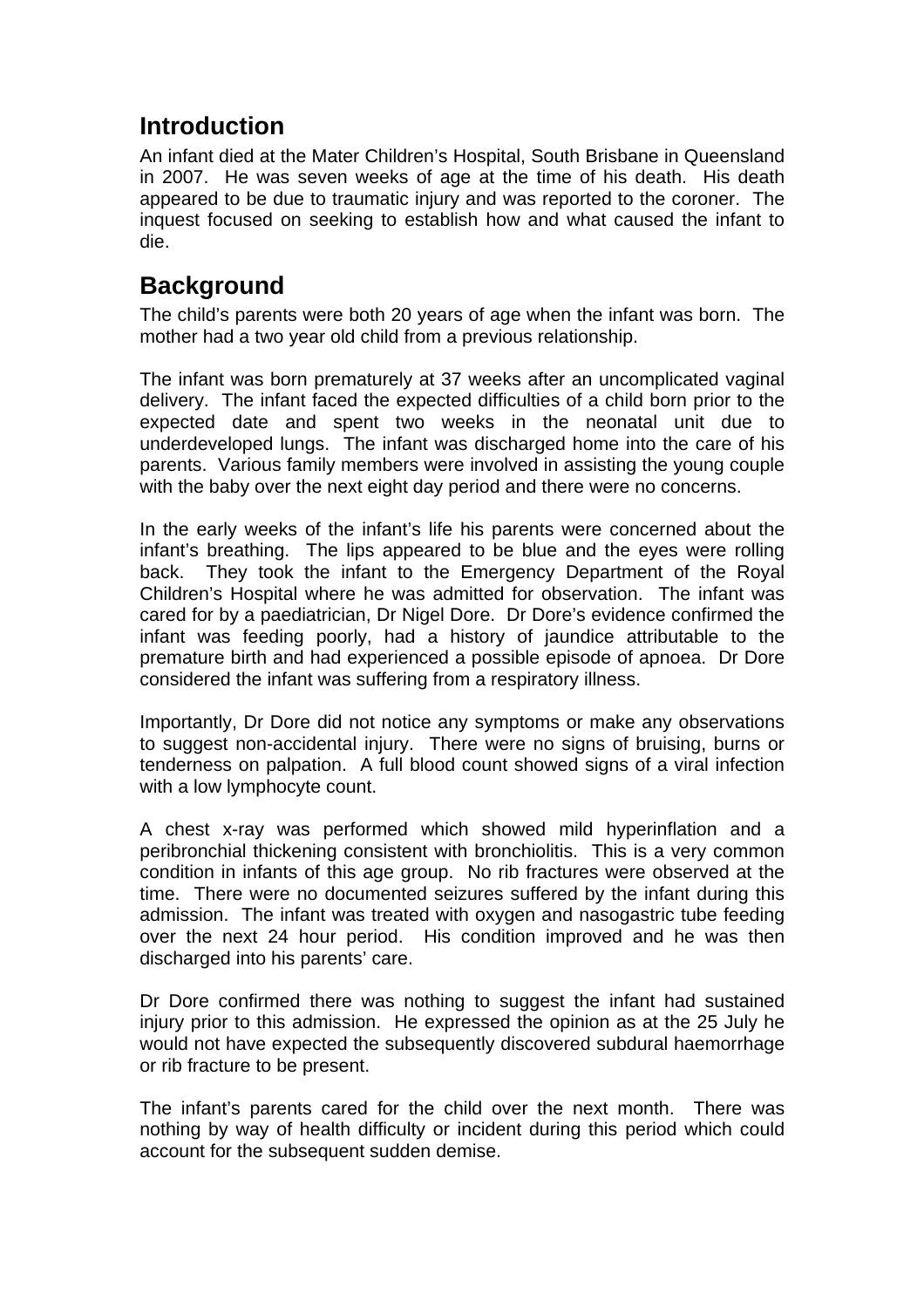The only possible explanation raised by either parent with respect to the rib injury was the mother's evidence at the inquest. She said her older child had fallen on the infant. She said we, (presumably herself and the father) were in the kitchen and the infant was down on the ground in the lounge room, under a little play gym apparatus. She said the older child was walking around the infant when he caught the corner of the gym toy and tripped and fell down onto the infant. The baby was lying on his back as far as she could recall. She said she saw it just after it had happened. She said there was no response from the infant by way of a cry. She looked the baby over. She thought the two children had come into contact in the middle. She said her older child was not carrying anything and was aged 25 months at the time. He was perhaps 15 kilos in weight.

I accept subsequent comment by the reviewing medical experts that this incident is highly unlikely to have caused the rib injury detected at postmortem.

No other explanation has been raised.

I note the infant was generally described as a quiet baby who slept a lot, which is not unexpected for a child of that age.

#### *Child care*

The infant commenced long day care at a Child Care Centre when aged 35 days old. The older sibling had attended long day care since he was approximately eight months of age. He was enrolled for long day care at the same centre at the same time as the infant. The plan was to enable the mother to seek employment as the father was unemployed at the time and also seeking work.

The infant attended the day care centre for three days running in 2007. Neither parent had any concerns with respect to the infant's care at the centre.

Evidence was provided by the director of the child care centre and a child care worker.

The group leader said she met the mother when the children were enrolled. The only medical condition referred to was the fact of the infant's premature birth.

On the day the infant became critically unwell the infant was dropped off at child care by both parents at about 10:00am. The infant was asleep and was taken to the nursery and placed on a large cushion.

The infant slept most of the day, which was considered normal behaviour for a baby of this age and there was no reason for concern.

At about 11:00am, another toddler who had recently commenced to walk stumbled. She was carrying a plastic pot. The group leader heard the toy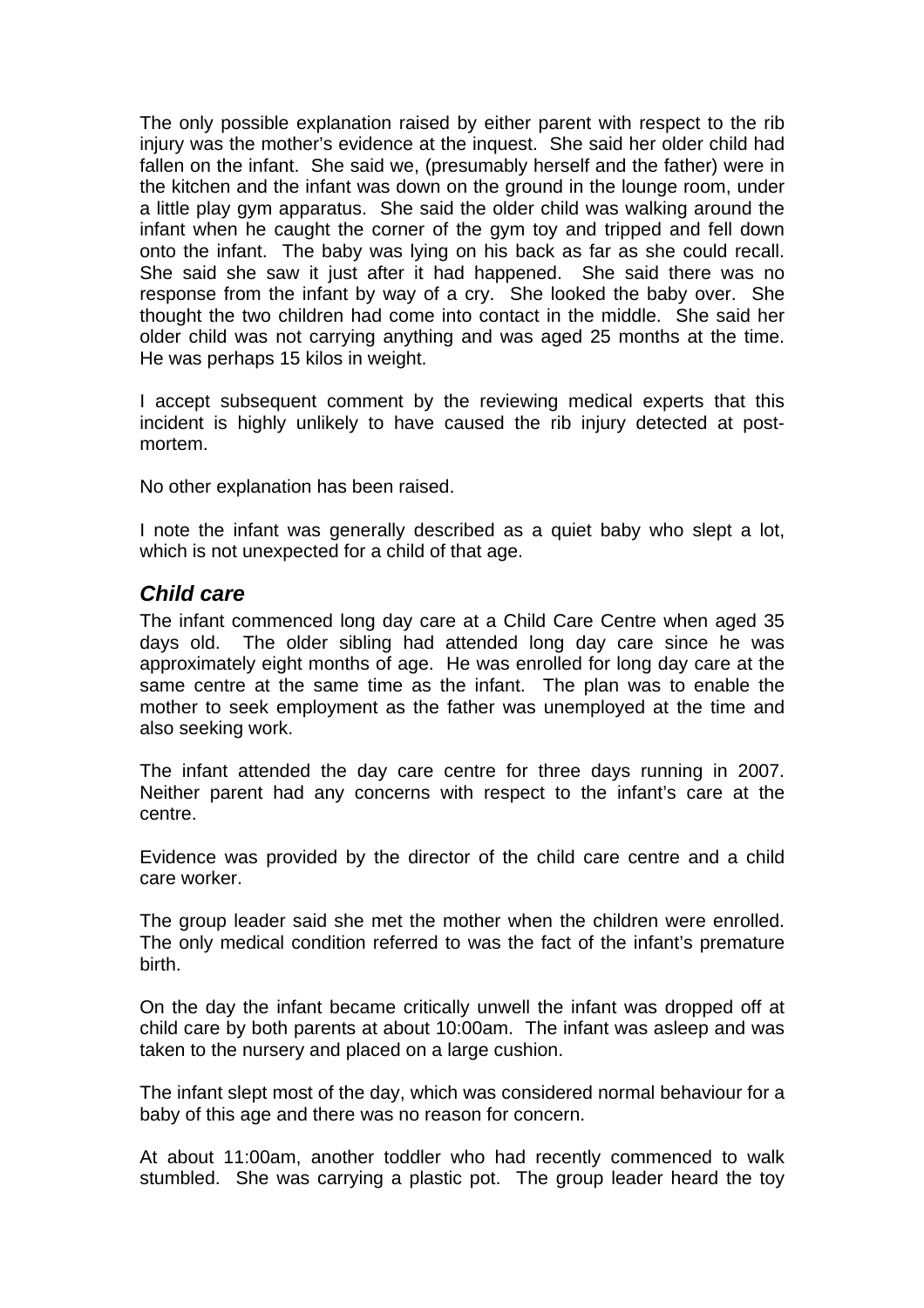hitting the floor when the child stumbled and she ended up on her bottom. The group leader was feeding another child and she looked up. She saw the toy was on the cushion beside the infant next to his head. The infant had started to cry.

The infant was picked up and stopped crying. They checked the infant over but could not see any marks or any sign of injury. The infant appeared to be well and continued at day care until about 4:20pm when picked up by the parents.

The infant was fed during the afternoon and then placed back on the cushion where the infant went back to sleep. The evidence from child care workers was there was nothing untoward or unusual in the behaviour that day. The parents were not informed about the incident concerning the plastic pot.

The child care worker's evidence was she thought the infant was still asleep when picked up from child care by the parents. The mother confirmed her recollection was the infant was asleep when picked up from child care and placed in the car. The father was with the mother when the children were picked up. There was no information from the child care centre to indicate there had been any difficulty or any concern with respect to either child that day.

The mother recalled the infant was still asleep when they arrived home and she placed the child in a rocker in her bedroom. She was planning to go out to the gym for a personal training session and therefore tried to ensure the infant remained asleep. She did not notice anything concerning about the infant when placed in the rocker nor was there any sign of injury.

There was some inconsistency between accounts provided by the mother at different times with respect to whether or not the infant was awake or asleep when she placed him in the rocker. An earlier account provided to police in 2007 indicated the infant was looking around and was quite happy and smiling.

The father was preparing food for the older child, who was in his highchair, when the mother left for an hour long training session. It was the first time the father had exclusive care of the infant for more than about half an hour since the birth. The mother left for the gym at about 5:00pm.

The father provided evidence to the inquest, but only after being directed to do so pursuant to s. 39 of the *Coroners Act 2003*.

He went to check on the infant about 15 minutes after the mother left the house. The infant was strapped in the rocker. When the father entered the room he said the infant was gasping for air and the lips were blue.

He took the baby out of the rocker and placed the child on the floor while he grabbed the cordless phone. He called the mother first and then the ambulance. Records indicate the call to the mother was at 5.17 pm and the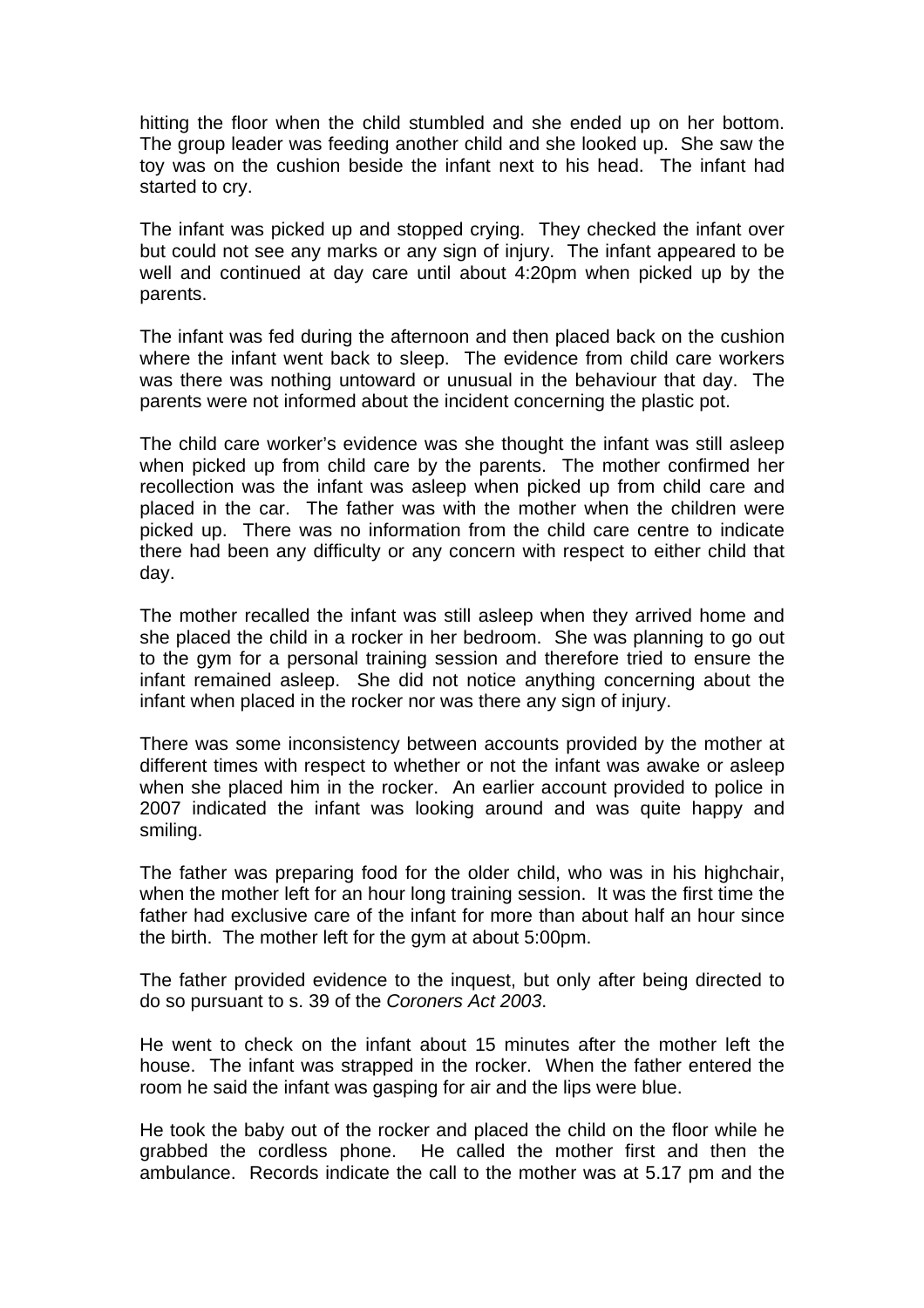call to the ambulance was 5.21 pm. He immediately commenced efforts to resuscitate the infant once instructed by the ambulance operator. Ambulance paramedics arrived at 5:37pm. By the time ambulance officers arrived, the infant's mother was present as well as her mother, and the father's mother. The mother had called both grandmothers as soon as the father informed her there was a problem.

The father said when he discovered the infant was having a problem breathing he took the infant out of the rocker. At the inquest he said he cradled the child who was still making some movement. The father said he was panic-stricken and very upset. He said he tried to wake the baby up by rubbing him on his belly from side to side and moving from left to right. This was unsuccessful in making the child more awake.

The father's evidence was he was moving himself from left to right, just trying to get the infant to awaken.

He said he placed the infant down in the hallway on the floor and ran to the lounge room for the phone. He came back and picked the infant up and rang the mother. He felt she would know what to do. He asked her to come home as fast as she could, and told her the infant was not breathing. He made his way down to the lounge room with the infant as he called triple zero. He was told to check the child's airways, and he did so. He said there was some milk in the mouth but no food or anything else. The evidence suggests the last time the infant was fed was at the child care centre.

The father said he performed chest compressions using three fingers and gave puffs of breath to the infant through the mouth while he waited for the ambulance to arrive.

Ambulance officers attended and attempted to resuscitate the infant, but with little success. The baby was transported to the Mater Children's Hospital. I have little regard to evidence about the parents' observed demeanour or reactions from the time ambulance officers attended. People respond individually to circumstances of stress and grief, and it does not assist in reaching factual findings about events or the cause of death.

What is clear is that once the child was at hospital, medical examination established the infant was suffering from extensive subdural haemorrhage, multiple retinal haemorrhages and required to be intubated and ventilated. The neurological indicators were poor and it was unlikely the infant would survive. No surgery could reverse the pathology that had been identified. The assessment at the hospital also demonstrated the likelihood of a second subdural collection of a different age, suggesting an insult to the brain at some previous time.

From all of this information it was considered that the infant had suffered physical injury leading to the collapse. The treating medical team considered the most likely explanation for the infant's medical presentation was shaking. The only other explanation would be an 'axonal' injury as would be seen in a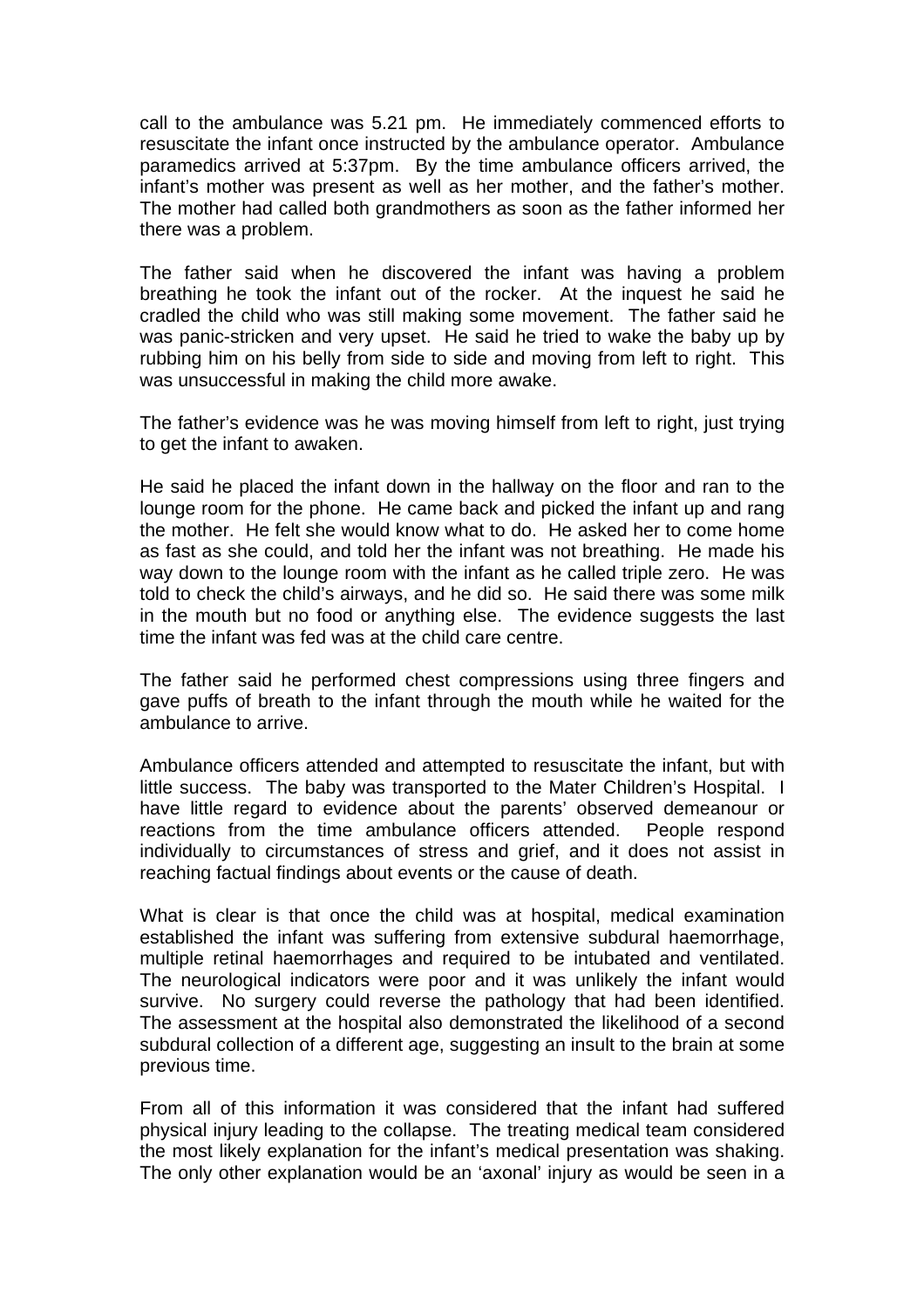high speed motor vehicle accident where the head is shaken backwards and forwards with violent force. There was no such background incident.

The infant was cared for and discussions were held with the parents informing them there was no chance of recovery. The infant died two days after admission to hospital.

#### *Autopsy*

A comprehensive autopsy was conducted by forensic pathologist Dr Nathan Milne. There was some apparent bruising on the vertex of the scalp. There were also three separate areas of bruising on the right upper limb.

The most significant injury was discovered upon internal examination. There was haemorrhage both between the skull and the brain (subdural haemorrhage) and within the brain itself (intracerebral haemorrhage). There was associated secondary change of brain swelling related to widespread nerve cell injury (diffuse axonal injury).

The pathologist noted there had been MRI imaging performed while the infant was alive on the 24 August 2007. This showed areas of subdural haemorrhage including areas which appeared to be of variable age from very recent to at least a month old.

The pathologist noted the cause of this injury was consistent with trauma.

There was also confirmation of retinal haemorrhage.

Dr Milne was informed of the incident at the day care centre where a child fell close to the infant whilst carrying a plastic pot. The pathologist dismissed this as a possible mechanism of injury observed at autopsy.

Autopsy also revealed a healing rib fracture considered between two and six weeks old. One bruise on the right forearm appeared to be no more than about three days old. Bruising on the scalp showed features of recent as well as older injury. The pathologist considered this was consistent with the time the infant was brought to hospital prior to death.

Neuropathology confirmed subdural haemorrhage which appeared to be at least 10-14 days old.

As well there was subarachnoid haemorrhage on the surface of the brain. There was ischaemic necrosis which appeared to be 24-48 hours old and likely to be consistent with the result of cardiorespiratory arrest.

Secondary swelling of the brain (cerebral oedema) caused by subdural haemorrhage and ischaemic necrosis was also observed.

The pathologist also noted injury to the nerve fibres (axonal injury) in the brain stem. This appeared to be at least three days old and therefore occurred before the cardiac arrest.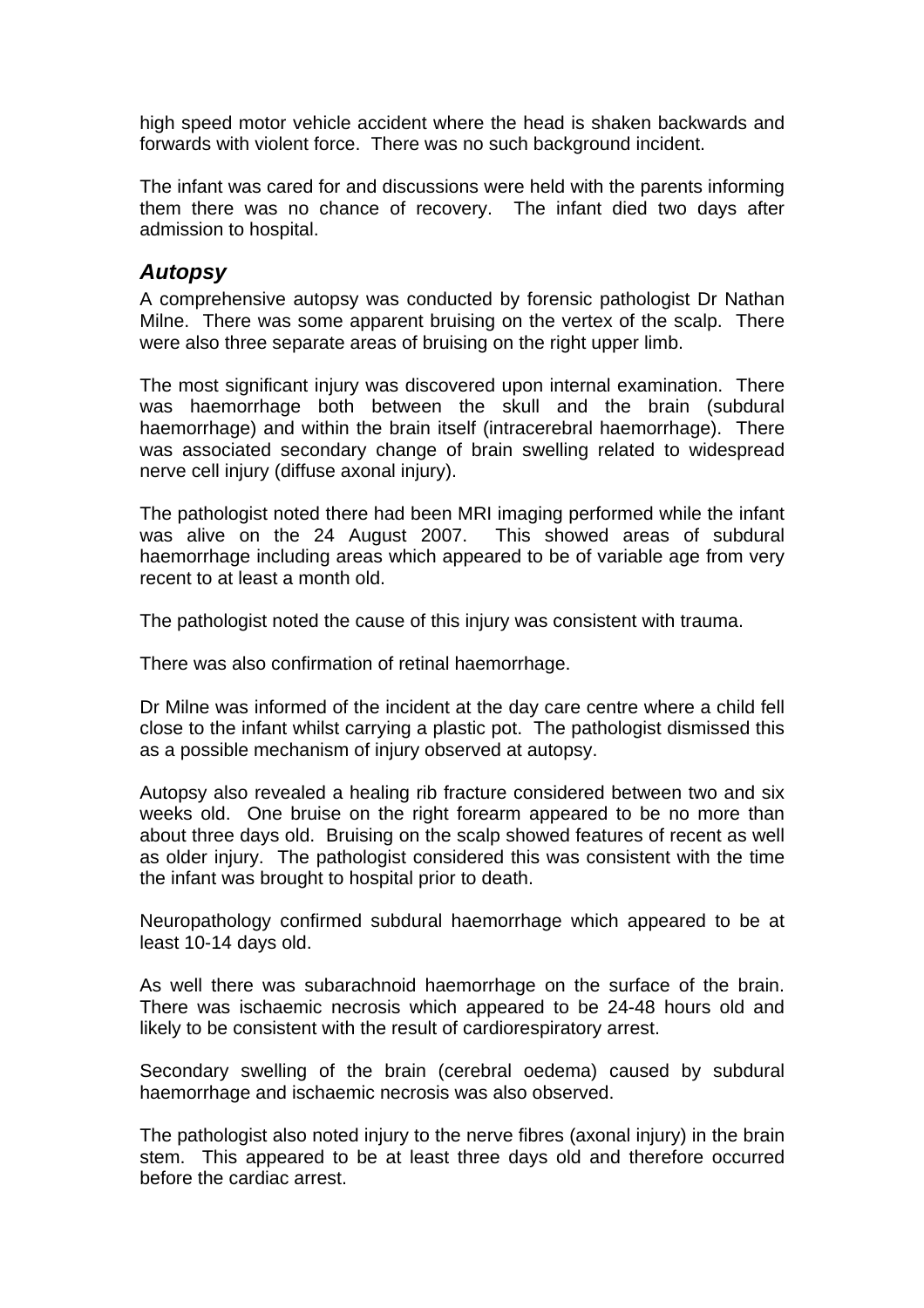With respect to this finding the pathologist noted shaking was a possible mechanism of the injury.

The pathologist considered the infant died due to head injuries including subdural haemorrhage, ischaemic necrosis of the brain, cerebral oedema and axonal injury.

Given the information provided there was nothing to explain how the infant had sustained these traumatic injuries. Therefore the conclusion of nonaccidental injury was the most likely cause. In the pathologist's opinion the findings were typical of non-accidental head injury; namely subdural haemorrhage, subarachnoid haemorrhage, retinal haemorrhage and axonal injury. Although these findings can be caused by accidental injuries, there was no account which could explain the findings in the infant.

With respect to the retinal haemorrhage, the severity and distribution around the retina was typical of non-accidental injury. Although it can occur in the context of raised intracranial pressure, the pathologist did not consider it was consistent with this possibility due to the degree of haemorrhage.

The pathologist considered there was a possibility of a combination of impact and shaking injury causing the infant's injuries.

He also referred to the rib fracture being at least two weeks old, again suggesting non-accidental injury in the absence of a plausible explanation.

It was also noted the subdural haemorrhage was initially suspected to be one month old. Microscopic examination showed it to be at least 10-14 days old. The pathologist concluded the first episode of subdural haemorrhage probably occurred around one month prior to death. The rib fracture appeared to be two to six weeks old and therefore could have occurred around the same time as the initial subdural haemorrhage.

The pathologist considered further subdural haemorrhage caused the deterioration. This might have resulted from a spontaneous re-bleed from the initial injury or it could have been due to another episode of trauma or repeated episodes of trauma.

What was patently clear was that no pre-existing natural disease could account for what was observed at autopsy or indeed, after the infant's final admission to hospital.

I accept the findings of head injuries as the medical cause of death for the infant.

How the infant came by these injuries remains problematic. This is especially so given the evidence that the infant may have suffered more than one head injury at different times and the rib injury detected at autopsy could have occurred at a different time.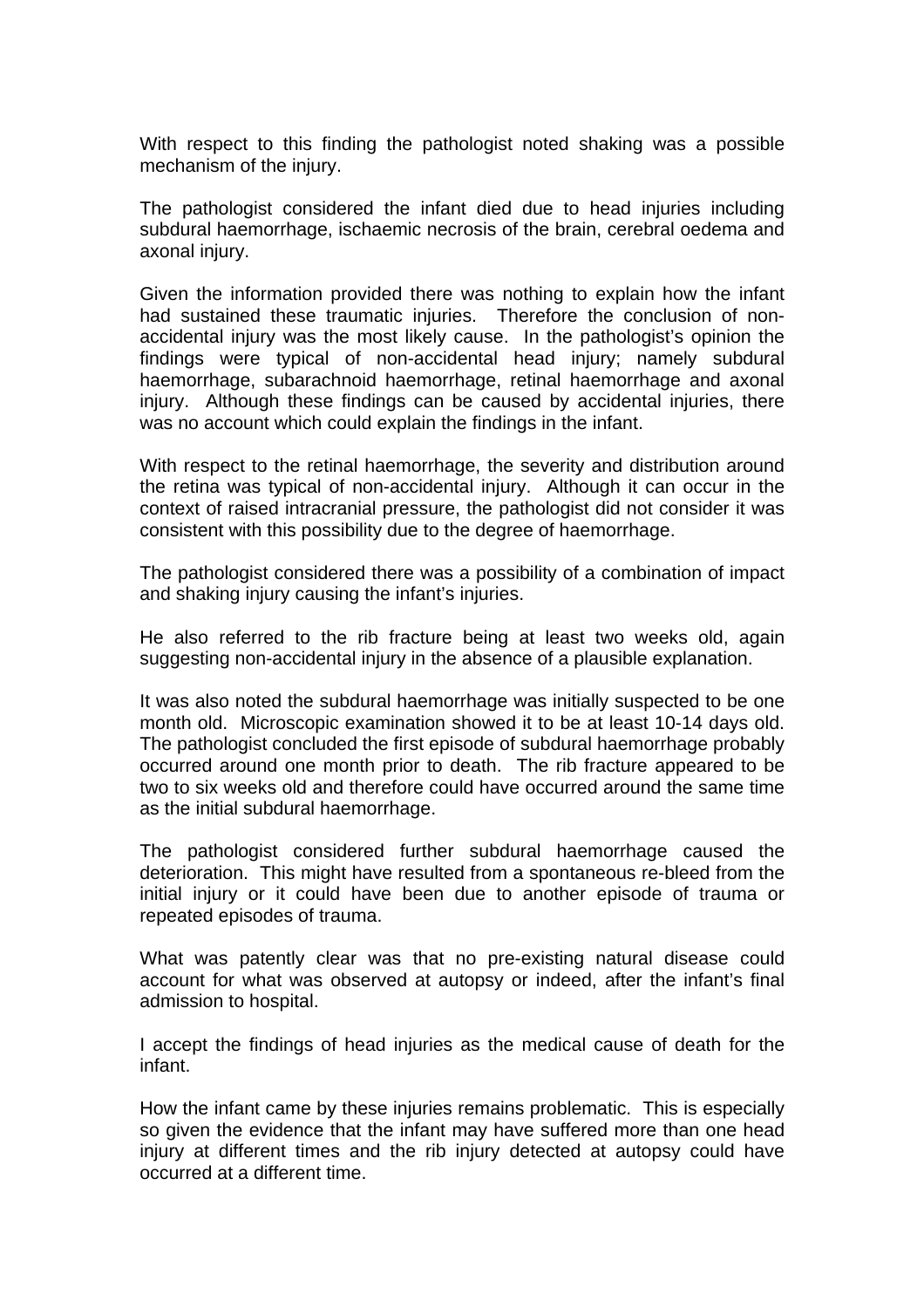I consider there is no evidence provided by either parent or any other witness who appeared at the inquest including relatives and child care workers that can explain the head injuries or the rib injury.

## **Expert medical review**

#### *Treating Doctors*

Because it is probable that the infant's injuries were sustained at different times, and because there is no account provided to explain the injuries, the inquest considered detailed expert medical opinion.

Three doctors were involved in the infant's treatment during the final admission to hospital. Dr Liam Tjia is a consultant paediatrician. He examined the infant the morning after his admission to the Mater Children's Hospital. The information provided indicated the infant had been discovered with blue lips and not breathing. The infant had been well prior to this discovery.

Dr Tjia noted the infant had fixed pupils and was unresponsive with poor neurological status. There were signs of raised intracranial pressure and the doctor observed some bruising which appeared to be inconsistent with the normal handling of a baby. Otherwise there were no other signs of external injury detected at the time.

CT and MRI imaging revealed subdural haemorrhage and cerebral oedema. Dr Tjia observed there was differentiation indicating some blood was of an older age, indicating an older subdural haemorrhage. Dr Tjia relied on the expert ophthalmologist Dr Forrest's findings with respect to the infant's eyes, which revealed retinal haemorrhaging. In Dr Tjia's opinion and experience the degree of retinal haemorrhaging could only be consistent with trauma of a high force such as a motor vehicle accident or other inflicted injury.

Initial chest x-rays did not demonstrate any fractures. Dr Tjia noted autopsy imaging did reveal an older lateral rib fracture which was typical of an injury of inflicted trauma, in his experience. Dr Tjia expressed the view that such an injury could be produced by a squeezing force around the circumference of an infant's chest. No bruising around the ribs was observed at the time of the infant's admission.

Dr Tjia noted the two separate areas of subdural haemorrhage of different ages. Given the separate locations he was less inclined to reach a conclusion that this was a re-bleed from a pre-existing subdural haemorrhage. Rather, he suggested it was more consistent with a separate injury. He also considered it was very highly unlikely that the retinal haemorrhage was as a result of a re-bleed of the older subdural haemorrhage.

Dr Tjia considered the infant's presentation on the 23 August 2007 was due to an injury likely to have occurred on that day rather than some earlier incident.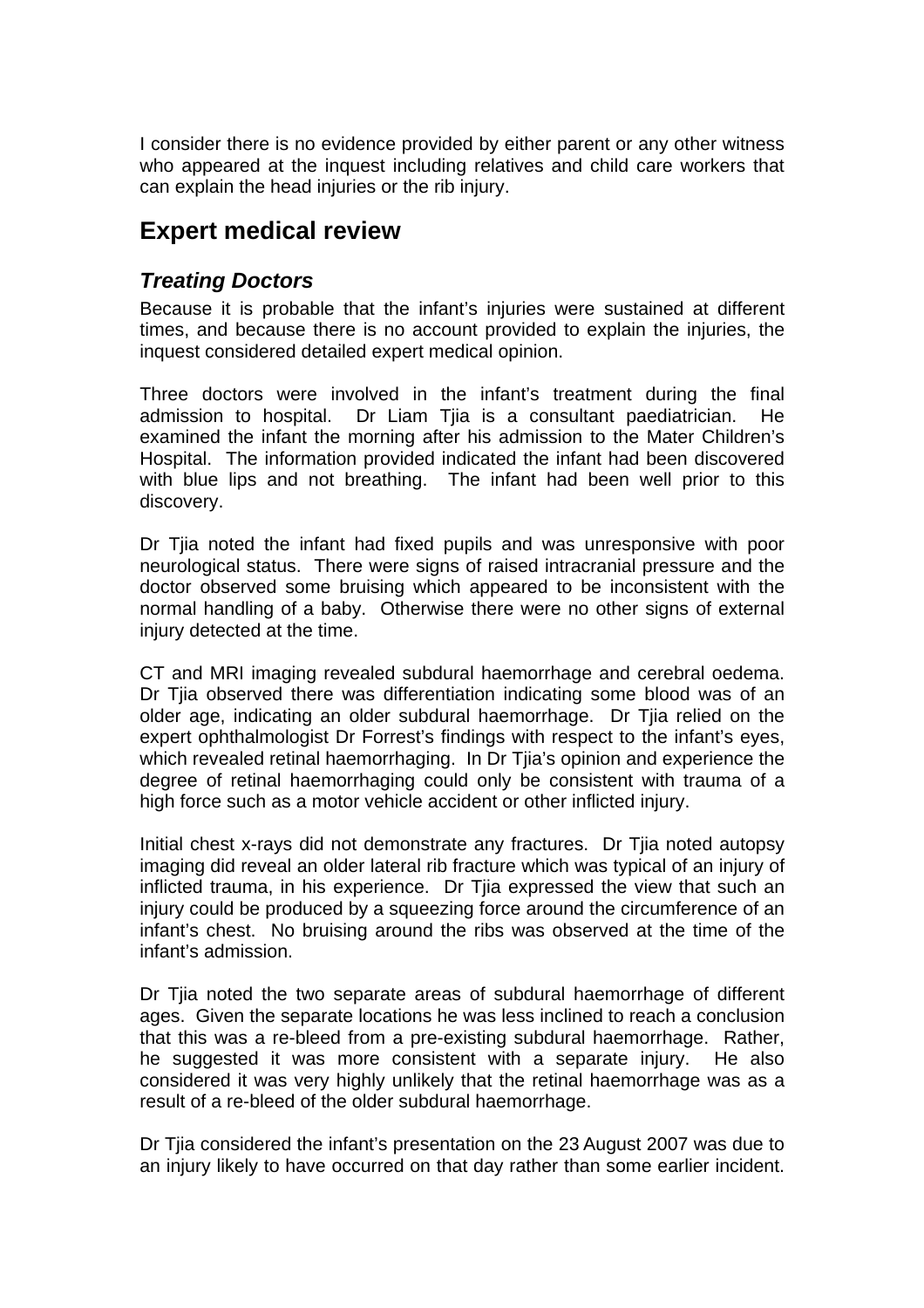He considered deterioration following injury would be instant or up to a period of a few minutes.

The damage that had been caused to the infant would require a very high velocity force such as in a motor vehicle accident if it was to be explained by non-accidental force. He expressed the opinion the classic example was of shaking, with or without impact. The shearing forces on the layers of the brain result in shearing strains to tissue layers. The impact can be as a result of blunt force trauma but does not necessarily require a hard surface. He noted there was some sign of bruising on the infant's head at autopsy.

Dr Tjia considered it most likely that the infant had suffered two separate injuries with the most recent occurring on the day of his admission to hospital.

Dr Martin Wood is a neurosurgeon at the Mater Children's Hospital. He examined the infant on the day of admission. He considered the account provided did not match with the injuries evident on the child.

When he examined the infant the child was intubated and ventilated with very poor neurological signs. The Glasgow Coma Score was very low at three and there was no response at all. The infant was unable to breathe spontaneously. Dr Wood confirmed there was no surgery which could reverse the pathology that was evident in the child who was in an unsalvageable condition.

Dr Wood also concurred with the opinion there were two subdural collections (bleeding) of different ages indicating insult to the brain at separate times. Although it is theoretically possible a child can sustain a subdural haemorrhage as an injury which occurs in the process of birth, he considered it unlikely in this infant's case. There had been an uncomplicated vaginal delivery and there was otherwise no account to suggest how the infant might have sustained the injury.

Dr Wood also considered it unlikely that there had been a re-bleed from the original subdural haemorrhage. He did not consider a re-bleed of a chronic subdural haemorrhage would cause a new acute injury as was evident on admission. He agreed there was evidence of two separate areas of the brain affected at different times.

Dr Wood also agreed with a proposition that axonal damage would cause very rapid deterioration and loss of consciousness in a matter of minutes and certainly no more than hours.

He agreed that such an injury would require the forces associated with a high speed motor vehicle accident, or violent shaking.

Dr Michael Forrest is a specialist ophthalmologist. He examined the infant on the day after admission and observed extensive haemorrhage in all retinal layers of the right eye. This extended from the very back of the eye through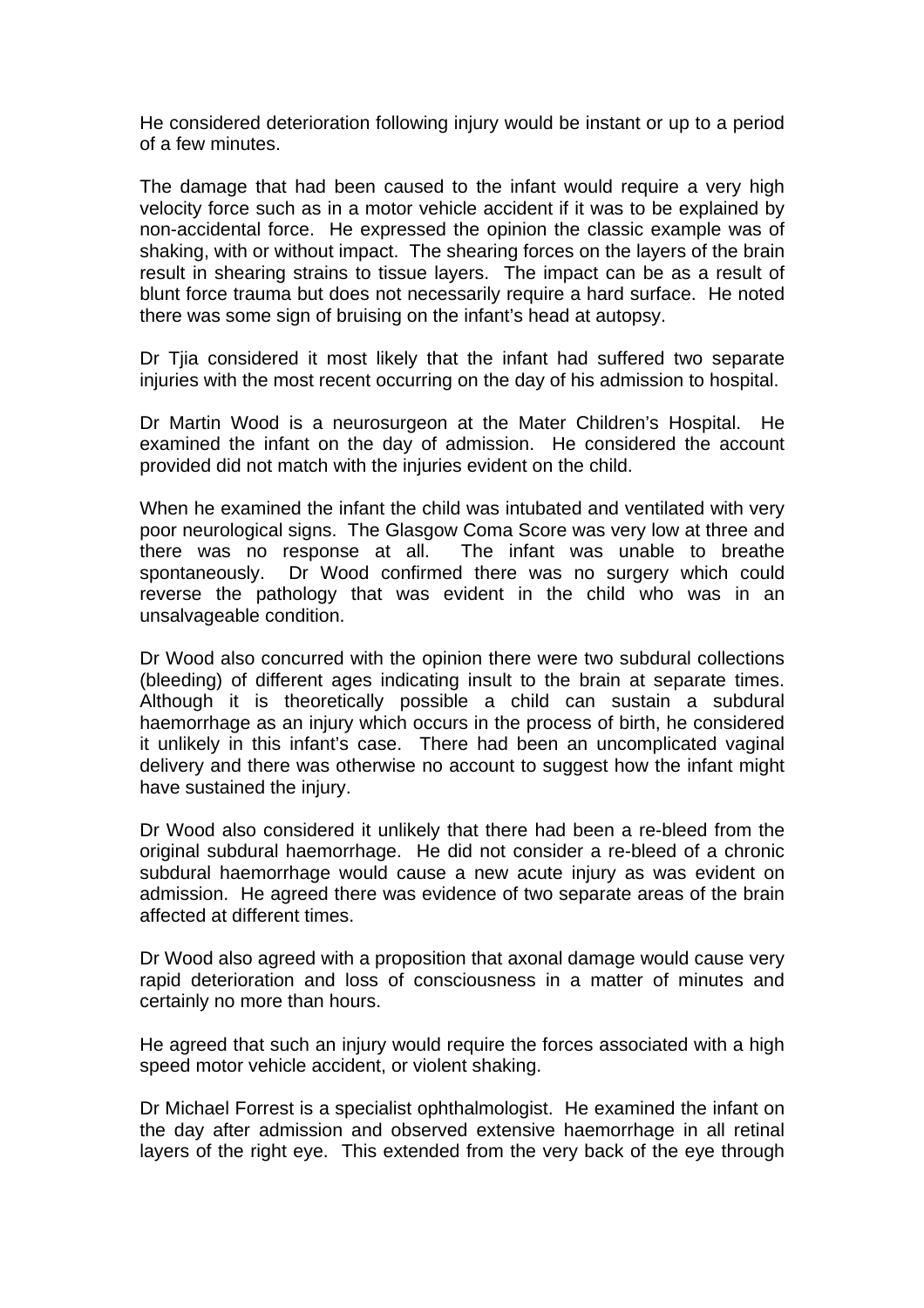to the very front of the eye. There were also extensive retinal haemorrhages in all retinal layers of the left eye.

Dr Forrest expressed the opinion this was consistent with major trauma and especially indicative of severe repetitive shaking.

Of particular significance, Dr Forrest rejected the suggestion the retinal haemorrhaging could be explained as resulting from raised intracranial pressure. I accept his expert evidence. There is simply no possibility of an accidental occurrence resulting in such an injury, or that it was a naturally arising condition, or incidental to birth.

## *Additional forensic pathologist review*

The additional medical evidence brought before the inquest was from a second forensic pathologist, Dr Linda Iles. She reviewed the information including all of the material arising from the first autopsy. In particular, Dr Iles notes the combination of subdural haemorrhages, retinal haemorrhages and encephalopathy or brain swelling. This triad of conditions arises most commonly in the context of non-accidental injury unless there is some clearly overwhelming traumatic injury to explain the symptomology.

Dr Iles' examination of material and imaging led to her opinion of further rib injuries. She identified a further four rib fractures, or posterior fractures occurring in the right  $4^{th}$ ,  $5^{th}$ ,  $6^{th}$  and  $7^{th}$  ribs. She said there was no possibility to explain what she observed other than healing fractures, which she noted were difficult to visualise. The likely mechanism for these to occur is a squeezing mechanism of the chest.

Otherwise, Dr Iles' evidence was in general agreement with the findings of Dr Milne from the original autopsy.

As with other expert medical testimony, Dr Iles agreed the most likely explanation for axonal injury was trauma. Such an injury would require force greater than is likely to occur in the course of normal handling of a child. Shaking was a distinct possibility as the rapid deceleration or acceleration of the head can cause such an injury.

Dr Iles could not think of any explanation of accidental trauma that might account for the entirety of the infant's injuries.

I accept Dr Iles' evidence and opinion that there were additional rib injuries observable on imaging that had not previously been identified. I consider Dr Iles' evidence adds to the overall evidence pointing to a number of traumatic injuries which occurred at different times for which no plausible explanation has been provided.

## *Consideration of medical evidence*

The medical experts were provided with copies of transcripts from the infant's parents' testimony at inquest. All rejected the possibility that the infant's injuries could be explained on these bases. The possibilities were: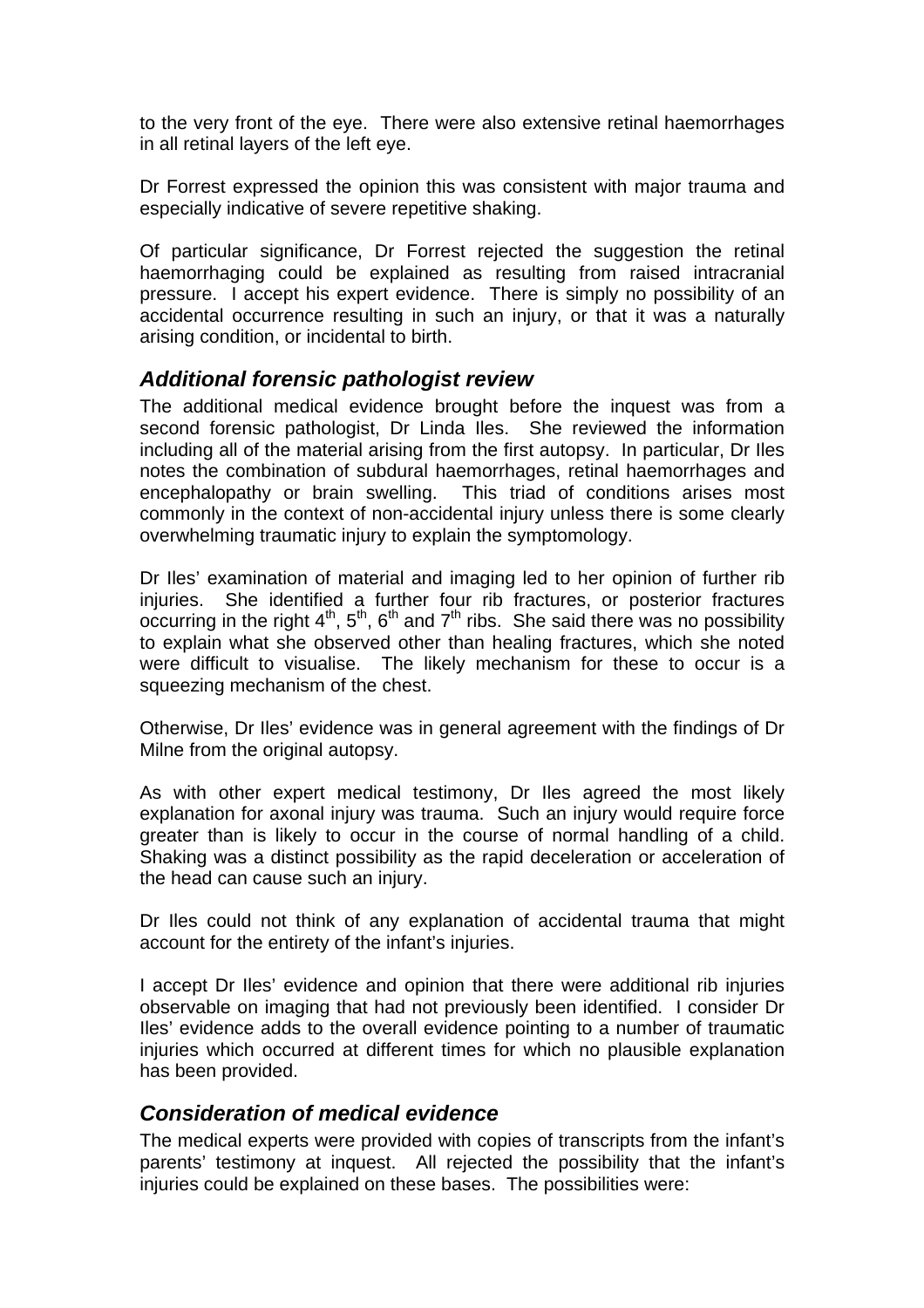- (1) The stumbling toddler carrying a plastic pot which may have come into contact with the infant.
- (2) The older sibling falling on the infant's middle area as the infant lay on the floor.
- (3) The father's account of his discovery of the infant in a cyanosed condition and not breathing, and his response to that situation. He did not report shaking the infant at this time.

## **Conclusion**

I accept the medical evidence before the inquest which conclusively agrees the infant died due to traumatic head injuries. I note in particular the evidence indicating there were two distinct occasions of traumatic head injury. The first occurred up to approximately one month prior to the infant's death and the second injury most likely occurred on the day of the infant's final collapse requiring admission.

I accept the medical evidence that these injuries were traumatic and, in the absence of any plausible explanation, the injuries are most likely nonaccidental.

I accept the medical evidence that the three stated explanations are inconsistent with the injuries the infant sustained.

While there was some information before the inquest suggestive of the possibility the father might have shaken the baby with some force in an effort to elicit a response, the father did not give this explanation to the court even after being directed to provide his evidence in a forum where his evidence could not be used against him.

It therefore remains undetermined precisely when and how the infant sustained the varying injuries evident at autopsy. I note the evidence before the inquest indicates the likelihood the infant's final deterioration which led to death, would have occurred instantly, within minutes or up to a matter of hours after injury.

It remains a matter for the police whether they consider there is sufficient evidence to charge any particular person in relation to the infant's death. An inquest of course has broader scope and different rules of evidence and procedure than a criminal proceeding. As well, evidence provided to an inquest after a direction from a coroner cannot be used in criminal proceedings other than a proceeding for perjury.

## **Findings pursuant to s. 45 of the** *Coroners Act 2003*

- (a) The identity of the deceased has been established.
- (b) The infant died from traumatic head injuries. The head injuries most likely occurred on two separate occasions in approximately the month before the death. The circumstances in which the injuries were